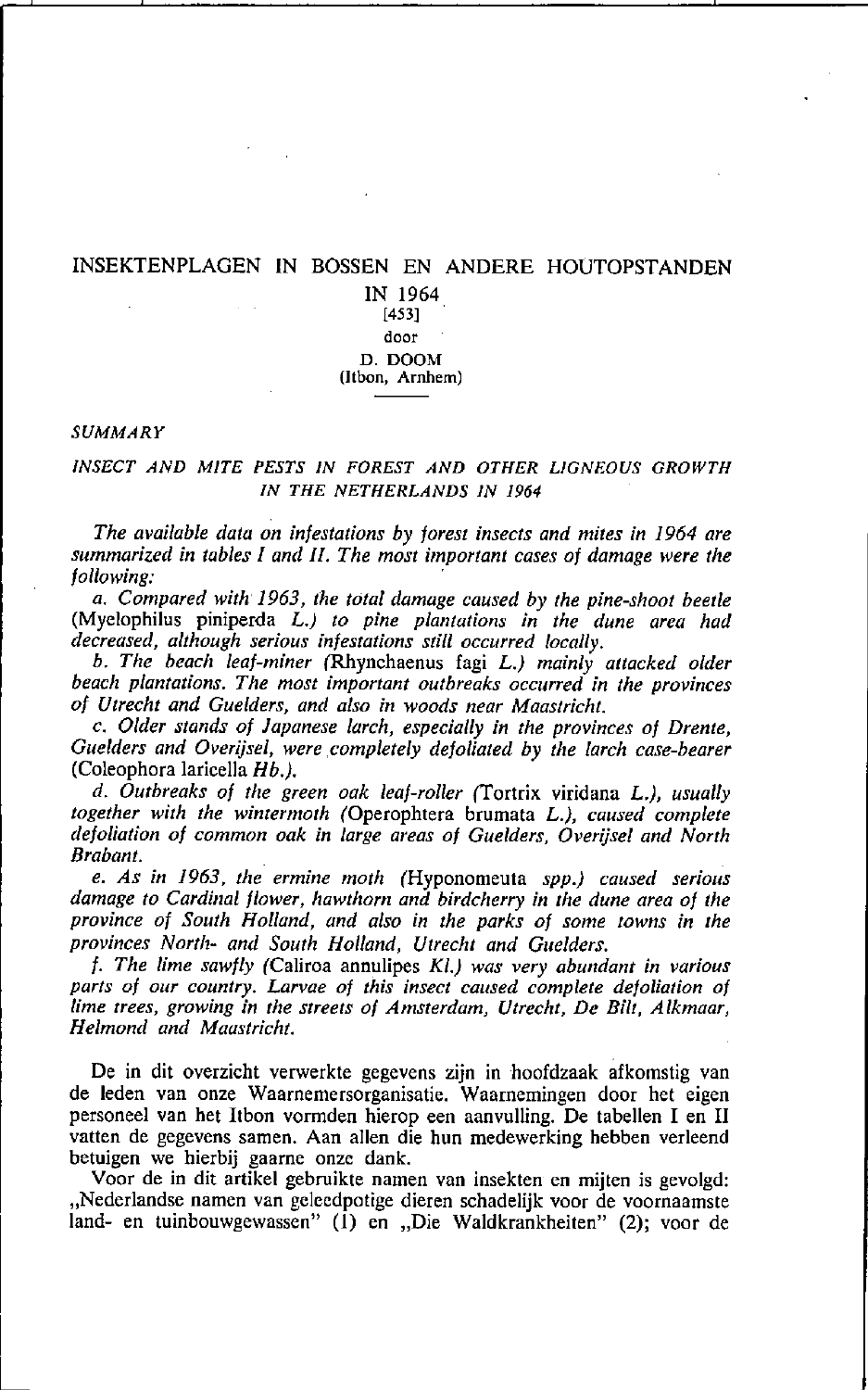plantnamen: "De namen van onze voornaamste houtgewassen" (3) en "Handboek voor de populierenteelt" (4).

Lichte aantastingen zijn niet in de tekst, maar wèl in de tabellen opge**nomen.** 

**Tabel J. De in 1964 schadelijk opgetreden insekten en mijten, gerangschikt naar het beschadigde gewas.**  *Table* **1.** *Tlle insect and mile pests of* **1964,** *grouped accordillg 10* **flle;r** *host plants.* 

| Plantesoort/Plant species                           | Aangetast door/Attacked by                                                                                                                                                            |
|-----------------------------------------------------|---------------------------------------------------------------------------------------------------------------------------------------------------------------------------------------|
| Pinus silvestris L.                                 | Hylobius abietis L.<br>Pissodes notatus F.<br>Myelophilus piniperda L.<br>Hylastes ater Payk.<br>Evertria buoliana Schiff.<br>Evetria turionana Hb.<br>Acantholyda hieroglyphica Chr. |
| Pinus nigra Arn, var. austriaca Asch.<br>et Graebn. | Hylobius abietis L.<br>Pissodes notatus F.<br>Myelophilus piniperda L.<br>Ernobius nigrinus St.                                                                                       |
| Pinus nigra Arn. var. corsicana hort.               | Hylobius abietis L.<br>Pissodes notatus F.<br>Myelophilus piniperda L.<br>Ernobius nigrinus St.                                                                                       |
| Pinus Mugo Turra var. mughus Zenari                 | Myelophilus piniperda L.                                                                                                                                                              |
| Pinus contorta Dougl.                               | Evetria buoliana Schiff.                                                                                                                                                              |
| Picea Abies Karst.                                  | Brachyderes incanus L.<br>Dendroctonus micans Kug.<br>Hylastes ater Payk.<br>Pristiphora abietina Htg<br>Sacchiphantes abietis L.<br>Cinaropsis sp.                                   |
| Picea sitchensis Carr.                              | Dendroctonus micans Kug.<br>Epiblema tedella Cl.<br>Gilletteella cooleyi Gill.                                                                                                        |
| Pseudotsuga taxifolia Britt.                        | Hylobius abietis L.<br>Brachyderes incanus L.<br>Hylastes ater Payk.<br>Megastigmus spermotrophus Wachtl<br>Gilletteella cooleyi Gill.                                                |
| Larix leptolepis Gord.                              | Hylobius abietis L.<br>Brachyderes incanus L.<br>Coleophora laricella Hb.                                                                                                             |
| Juniperus communis L.                               | Paratetranychus ununguis Jac.                                                                                                                                                         |
| Thuia occidentalis L.                               | Phloeosinus thujae Perr.                                                                                                                                                              |
| Quercus robur L.                                    | Polyphylla fullo L.<br>Tortrix viridana L.<br>Operophtera brumata L.<br>Euproctis chrysorrhoea L.<br>Cossus cossus L.<br>Neuroterus albipes Schck                                     |
| Quercus borealis Michx var. maxima<br>Ashe          | Operophiera brumata L.<br>Operophtera boreata Hb.                                                                                                                                     |
|                                                     |                                                                                                                                                                                       |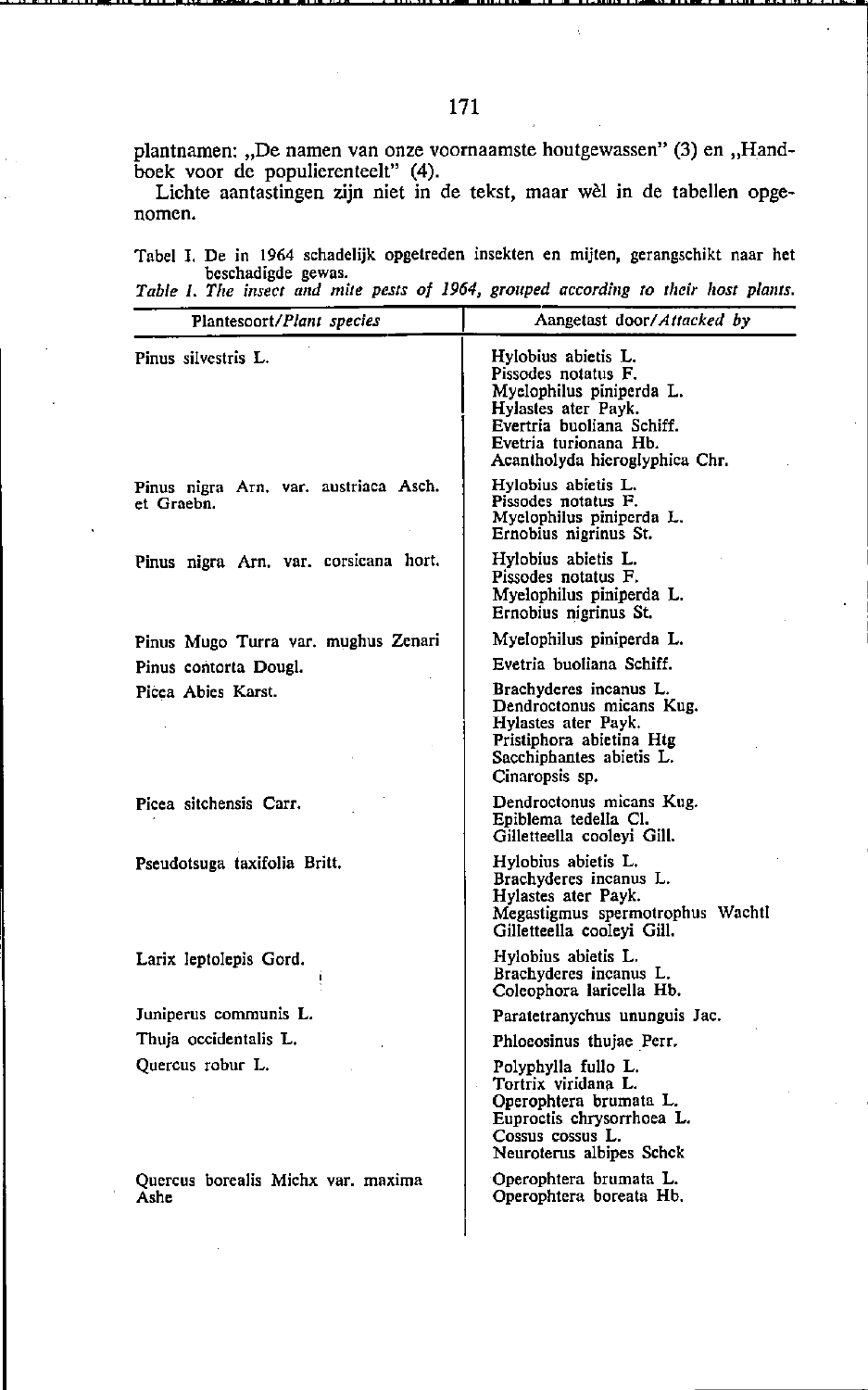| Plantesoort/Plant species | Aangetast door/Attacked by                                                                                                                                                                                                                      |
|---------------------------|-------------------------------------------------------------------------------------------------------------------------------------------------------------------------------------------------------------------------------------------------|
| Fagus sylvatica L.        | Rhynchaenus $($ Orchestes) fagi L.<br>Operophtera boreata Hb.<br>Phyllaphis fagi L.<br>Cryptococcus fagi Bärenspr.<br>Mikiola fagi Htg<br>Cicadula punctifrons Full.                                                                            |
| Populus spp.              | Rhynchaenus ( $=$ Orchestes) populi F.<br>Phyllobius calcaratus F.<br>Saperda carcharias L.<br>Saperda populnea L.<br>Operophtera brumata L.<br>Stilpnotia salicis L.<br>Cossus cossus L.<br>Smerinthus (= Laothoë) populi L.<br>Dendromyza sp. |
| Salix spp.                | Rhynchaenus $($ $=$ Orchestes) salicis L.<br>Hyponomeuta rorellus Hb.<br>Pontania viminalis L.<br>Rhabdophaga terminalis H. Lw<br>Tuberolachnus salignus Gm.                                                                                    |
| Ulmus spp.                | Scolytus sp.<br>Phalera bucephala L.<br>Malacosoma neustria L.<br>Eriosoma lanuginosum Htg<br>Eriosoma ulmi L.<br>Typhlocyba ulmi L.                                                                                                            |
| Tilia spp.                | Orgyia antiqua L.<br>Caliroa annulipes Kl.<br>Pterocallis tiliae L.<br>Eotetranychus telarius L.                                                                                                                                                |
| Fraxinus excelsior L.     | Euproctis chrysorrhoea L.<br>Cossus cossus L.<br>Lepidosaphes ulmi L.                                                                                                                                                                           |
| Alnus spp.                | Agelastica alni L.                                                                                                                                                                                                                              |
| Betula pendula Roth       | Polyphylla fullo L.<br>Scolioneura betulae Zadd.                                                                                                                                                                                                |
| Acer campestre L.         | Peryphyllus sp.                                                                                                                                                                                                                                 |
| Crataegus monogyna Jacq.  | Polyphylla fullo L.<br>Hyponomeuta padellus malinellus Zll.<br>Euproctis chrysorrhoea L.                                                                                                                                                        |
| Hippophae rhamnoides L.   | Polyphylla fullo L.<br>Cacoecia rosana L.<br>Euproctis chrysorrhoea L.                                                                                                                                                                          |
| Euonymus europaea L.      | Hyponomeuta evonymellus L.                                                                                                                                                                                                                      |
| Prunus Padus L.           | Hyponomeuta padellus malinellus ZII.                                                                                                                                                                                                            |
| Viburnum Opulus L.        | Galerucella viburni Payk.<br>Hyponomeuta padellus malinellus ZII.<br>Aphis viburni Scop.                                                                                                                                                        |
| Cotoneaster spp.          | Hyponomeuta padellus malinellus ZII.<br>Malacosoma neustria L.<br>Lepidosaphes ulmi L.                                                                                                                                                          |

172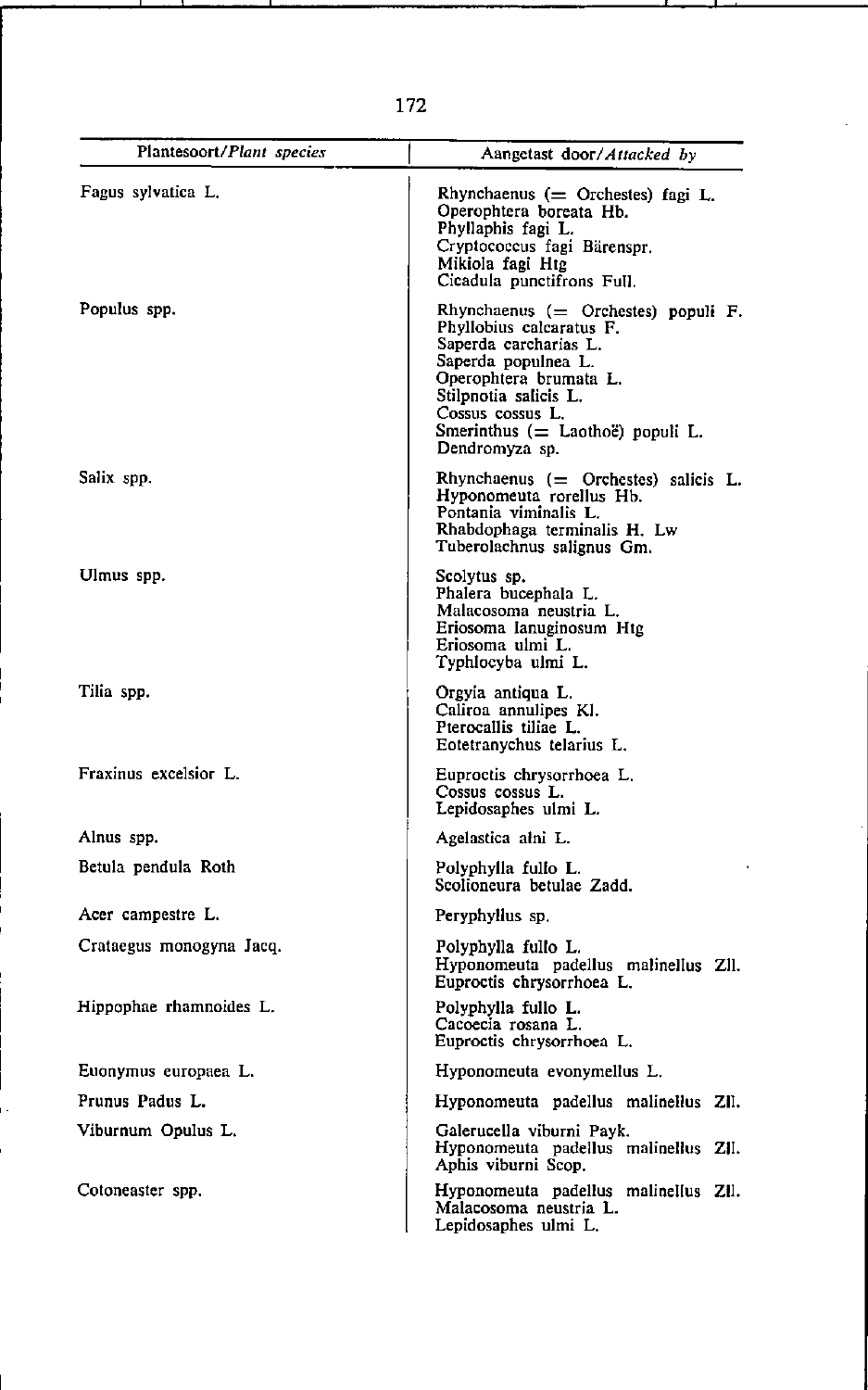$A =$  ernstige aantasting (waaronder kaalvreterij)

 $a$  = idem, doch plaatselijk'

- $\ddot{B}$  = matige aantasting
- 
- 
- $b = idem$ , doch plaatselijk<br>  $C =$  lichte aantasting<br>  $c = idem$ , doch plaatselijk
- $-$  heavy infestation (among<br>which complete defoliation)
- 
- mint complete<br>  $\frac{d}{dt}$  moderate infestation<br>  $\frac{d}{dt}$  infestation<br>  $\frac{d}{dt}$  infestation
- 
- 
- ditto, but local

|                                                                                                                                                                                                                                                                                                                                                                                                                         | Provincies/Provinces |        |            |                                             |                   |                              |              |              |                               |                             |
|-------------------------------------------------------------------------------------------------------------------------------------------------------------------------------------------------------------------------------------------------------------------------------------------------------------------------------------------------------------------------------------------------------------------------|----------------------|--------|------------|---------------------------------------------|-------------------|------------------------------|--------------|--------------|-------------------------------|-----------------------------|
| Insektesoort/Insect species                                                                                                                                                                                                                                                                                                                                                                                             | Friesland            | Drente | Overijsel* | Gelderl. <sup>*</sup>                       | Utrecht           | N.-Holland                   | Z.-Holland   | Zeeland      | Nrd.-Braban                   | Limburg                     |
| Hylobius abietis L.<br>$\overline{a}$<br>Pissodes notatus F.<br>Rhynchaenus $($ Orchestes) fagi L.<br>Rhynchaenus ( $=$ Orchestes) populi F.<br>Rhynchaenus $($ Orchestes) salicis L.<br>Brachyderes incanus L<br>Phyllobius calcaratus F<br>Stophosomus coryli F. .<br>Myelophilus piniperda L.<br>Hylastes ater Payk. .<br>Ernobius nigrinus St<br>Scolytus sp<br>Dendroctonus micans Kug.<br>Phloeosinus thujae Perr | bc                   | c.     | bc         | bc abc<br>ac<br>aB<br>b<br>c<br>Ċ<br>c<br>ь | Ы<br>aВ<br>Ċ<br>c | bc<br>a.<br>aBc<br>c         | a<br>aВ<br>¢ | с            | ab<br>¢<br>a<br>abc<br>b<br>c | a                           |
| Melolontha melolontha L.<br>Polyphylla fullo L.<br>$\mathbf{r}$<br>Saperda carcharias L.<br>Saperda populnea L<br>Agelastica alni L<br>Galerucella viburni Payk.                                                                                                                                                                                                                                                        | c                    |        | b          | a<br>a<br>ь                                 | b                 | bc<br>a                      | ¢            | a            | b                             | b                           |
| Coleophora laricella Hb<br>Evetria buoliana Schiff. .<br>Evetria turionana Hb.                                                                                                                                                                                                                                                                                                                                          | bС                   |        |            | A aBc Ab                                    | Aс                | c                            |              | z            | aBc                           | c<br>c<br>C                 |
| Epiblema tedella Cl.,<br>Tortrix viridana L.<br>Cacoecia rosana L.                                                                                                                                                                                                                                                                                                                                                      | a                    | b      | Abl        | b<br>Ab                                     |                   | abc                          | bc           |              | a<br>Ab                       | ь                           |
| Hyponomeuta sp<br>Operophtera brumata L<br>Stilpnotia salicis L.<br>$\ddotsc$<br>Euproctis chrysorrhoea L.<br>Malacosoma neustria L<br>Phalera bucephala L<br>Orgyia antiqua $L \cdot \cdot$                                                                                                                                                                                                                            | a<br>a               |        | ь<br>в     | a<br>Аb                                     | ab l<br>aВ        | Аb<br>ь<br>a<br>Ċ<br>b<br>ā. | AЬ<br>a<br>Ć | bС<br>a<br>a | Bc<br>Ab                      | b<br>ā<br>a<br>$\mathbf{a}$ |
| Smerinthus $($ Laothoe) populi L.<br>Cossus cossus L. .<br>÷.                                                                                                                                                                                                                                                                                                                                                           |                      |        |            | ¢                                           | b                 |                              | b            | a            | $\pmb{\tau}$                  | a                           |
| Caliroa annulipes Kl.<br>Pristiphora abietina Chr.<br>Scolioneura betulae Zadd.<br>Acantholyda hieroglyphica Chr.<br>Megastigmus spermotrophus Wachtl.<br>Pontania viminalis L<br>Neuroterus albipes Schck                                                                                                                                                                                                              | c                    | c      | a          | bС<br>C.<br>ь<br>в                          | c                 | aB aBc                       | aB l         | B<br>a       | aBc<br>Ċ                      | aВ<br>a                     |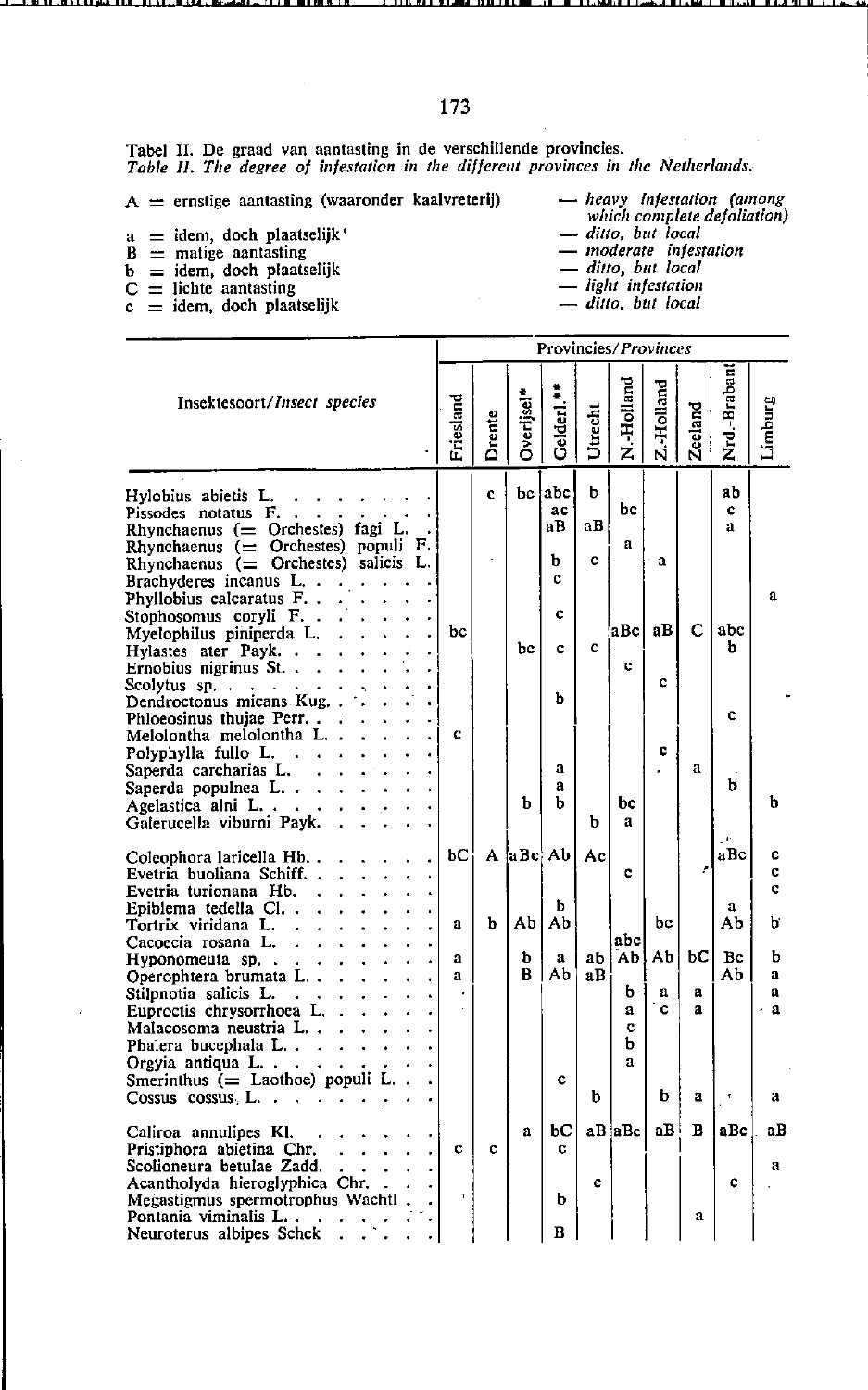|                                                                                                                                                                                                                                                                                                                                                                                                                                                                                                   |           | Provincies/Provinces |                   |                          |                   |                                 |           |                   |             |             |
|---------------------------------------------------------------------------------------------------------------------------------------------------------------------------------------------------------------------------------------------------------------------------------------------------------------------------------------------------------------------------------------------------------------------------------------------------------------------------------------------------|-----------|----------------------|-------------------|--------------------------|-------------------|---------------------------------|-----------|-------------------|-------------|-------------|
| Insektesoort/Insect species                                                                                                                                                                                                                                                                                                                                                                                                                                                                       | Friesland | Drente               | Overijsel         | Gelderl.**               | Utrecht           | N.-Holland                      | Z Holland | <b>Zeeland</b>    | Nrd-Braban  | Limburg     |
| Rhabdophaga terminalis H. Lw.<br>Mikiola fagi Htg.<br>Dendromyza sp. $\cdot \cdot \cdot \cdot$                                                                                                                                                                                                                                                                                                                                                                                                    |           |                      |                   | c<br>ħ                   |                   |                                 |           | ħ                 | b           |             |
| Pterocallis tiliae L.<br>Peryphyllus sp.<br>Phyllaphis fagi L.<br>Aphis viburni Scop.<br>Eriosoma lanuginosum Htg.<br>$\cdots$<br>Eriosoma ulmi L.<br>Gilletteella cooleyi Gill.<br>Sacciphantes abietis L.<br>Lepidosaphes ulmi $L \cdot \cdot \cdot \cdot \cdot$<br>Tuberolachnus salignus Gm.<br>Cinaropsis sp. $\ddot{ }$ . $\ddot{ }$ . $\ddot{ }$ . $\ddot{ }$ . $\ddot{ }$ . $\ddot{ }$ . $\ddot{ }$ .<br>Cryptococcus fagi Barenspr.<br>Typhlocyba ulmi $L \cdot \cdot \cdot \cdot \cdot$ | c         |                      | ь<br>$\mathbf{a}$ | c<br>ħ                   | c<br>bc           | a<br>a<br>Ċ<br>а<br>a<br>c<br>h | ь         | ab<br>ь<br>ь<br>h | ь<br>а<br>ь | ь<br>b<br>a |
| Cicadula punctifrons Full<br>$\sim$ $\sim$<br>Eotetranychus telarius L.<br><b>Contract Contract</b><br>Paratetranychus ununguis Jac                                                                                                                                                                                                                                                                                                                                                               |           |                      | c                 | $\bf{B}$<br>$\mathbf{a}$ | a<br>$\mathbf{a}$ | a                               | ab        |                   | h           | а           |
|                                                                                                                                                                                                                                                                                                                                                                                                                                                                                                   |           |                      |                   |                          |                   |                                 |           |                   |             | a           |

\*) incl. de Noord Oost Polder

\*\*) incl. Oostelijk Flevoland

### Kevers (Coleoptera)

Grote dennesnuitkever (Hylobius abietis L.)

Vreterij van ernstige aard kwam voor bij Hoog-Soeren en bij Chaam aan douglas. Aantastingen van iets geringer belang vonden aan verscheidene naaldhoutsoorten plaats bij Baarn, Leersum, Epe, Enschede, Haaksbergen en in het Mastbos en het Ulvenhoutsebos bij Breda.

## Kleine dennesnuitkever (Pissodes notatus F.)

Corsicaanse dennen bij Putten (Gld.) hadden volgens de berichten zwaar van dit insekt te lijden.

Beukespringkever (Rhynchaenus (= Orchestes) fagi L.)

Algemeen, en plaatselijk zelfs massaal, werd het insekt waargenomen in beukenopstanden in Utrecht en Gelderland. De bladeren die door de vreterij van de kevertjes eerst als met een schot hagel werden doorzeefd, verdroogden later bovendien voor een groot deel als gevolg van het mineren der larven. Ditzelfde beeld werd ook in het Mastbos en het Ulvenhoutsebos opgemerkt.

Populierespringkever (Rhynchaenus  $($  = Orchestes) populi  $F$ .)

In mei en juni vonden we de kever zeer talrijk op de populieren langs de Zeeweg bij Bloemendaal. We merkten op dat vooral de wielrijders tijdens de kevervluchten veel last van de zeer kleine diertjes ondervonden, omdat ze o.a. in ogen en oren terecht kwamen.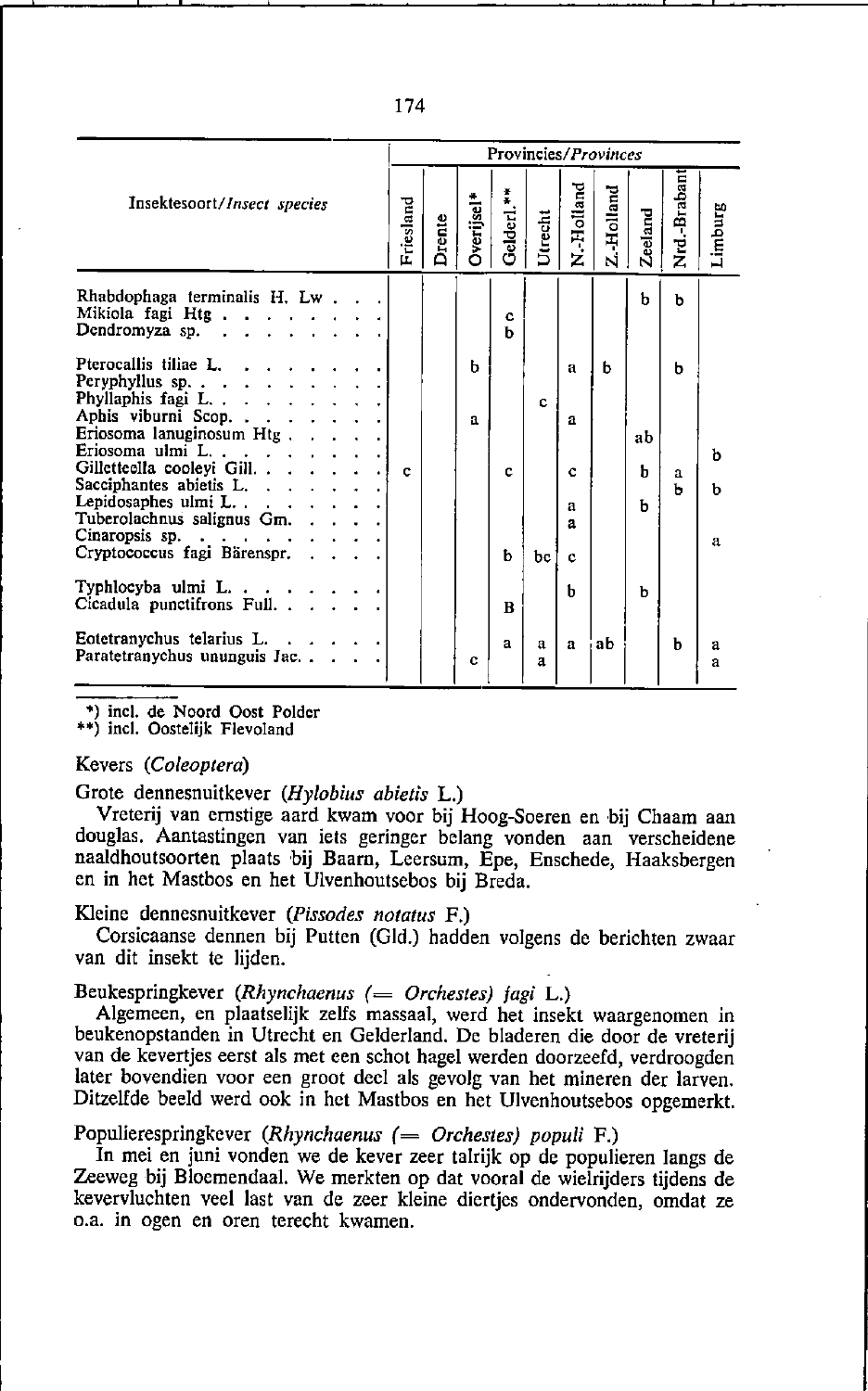Wilgespringkever *(Rhynchaenus <sup>(</sup>= Orchestes)* salicis L.)

Wilgen langs de Rijksweg Gouda-Den Haag waren in september reeds bruin als gevolg van de larvenvreterij in de bladeren. Het sterkst waarneembaar was dit in de omgeving van Zoetermeer.

### Groene bladsnuitkever *(Phyllobius calcaraius* F.)"

Bij Kessel (L.) werd een jonge populierenopstand door deze kevers praktisch kaalgevreten. Ter voorkoming van grotere schade werd er een bestrijding (met endosulfan) met succes uitgevoerd.

## Grote populiereboktor *(Saperda carcharias* L.)

Bij Millingen en bij Groede (Z.) werden volgens de berichten populieren zwaar aangetast.

#### Kleine populiereboktor *(Saperda populnea* L.)

Jonge, hoofdzakelijk tot de sectie *Leuce* behorende populieren bij Ede, Best, Neer en Weert waren zeer talrijk met de gallen van dit insekt bezet.

#### Dennescheerder *(Myelophilus piniperda* L.)

Dennen langs de Noordzeekust werden plaatselijk nog ernstig aangetast. Dit was o.a. het geval in Hoek van Holland, bij Den Haag en Wassenaar, en voorts in de omgeving van Noordwijk, Wijk aan Zee, Egmond aan Zee. Het laat zich aanzien dat de populaties in het duingebied zich desondanks in negatieve zin ontwikkelen, vermoedelijk als gevolg van de inmiddels getroffen bosbouwkundige maatregelen. **In** Zeeland, op Texel en Terschelling bijvoorbeeld was nauwelijks van schade meer sprake. Wat de grovedennenbossen in het binnenland betreft, werd een ernstige plaag gemeld uit Hilvarenbeek. Van iets geringere omvang waren de aantastingen van groveden bij Berghem en Schaik, op Ameland van Oostenrijkse- en bergden en bij Elslo (F.) van Oostenrijkse- en Corsicaanse dennen.

### Zwarte dennebastkever *(Hylastes ater* Payk.)

Schade als gevolg van de vreterij van de kever kwam voor op de Lemelerberg aan fijnspar en bij Leende (Nbr.) aan douglas.

#### Sparrebastkever *(Dendroctonus micans* Kug.)

Plaatselijk werden nog aantastingen door dit insekt als matig opgegeven. Dit had plaats in oudere fijnsparbeplantingen in de boswachterij Garderen en op de Hoge Veluwe.

#### Sneeuwbalhaan *(Galerucella viburni Payk.)*

Gelderse Roos in plantsoenen te Amsterdam en De Bilt werden respectievelijk geheel en in wat geringere mate ontbladerd.

#### Vlinders *(Lepidoptera)*

#### Lariksmot *(Coleophora laricella* Hb.)

Waren de aantastingen in 1963 op vele plaatsen reeds ernstig te noemen, in 1964 veroorzaakten de rupsjes in de oudere opstanden in praktisch alle lariksgebieden een tijdelijke kaalstand. Massaal kwam het insekt voor in Drente. Gelderland en Utrecht; aantastingen van betekenis meldde men ons voorts uit Bakkeveen (F.), Junne, Nijverdal, Eese (0.), Hapert, Goirle, Chaam, Esbeek, Breda, Eindhoven en Tilburg.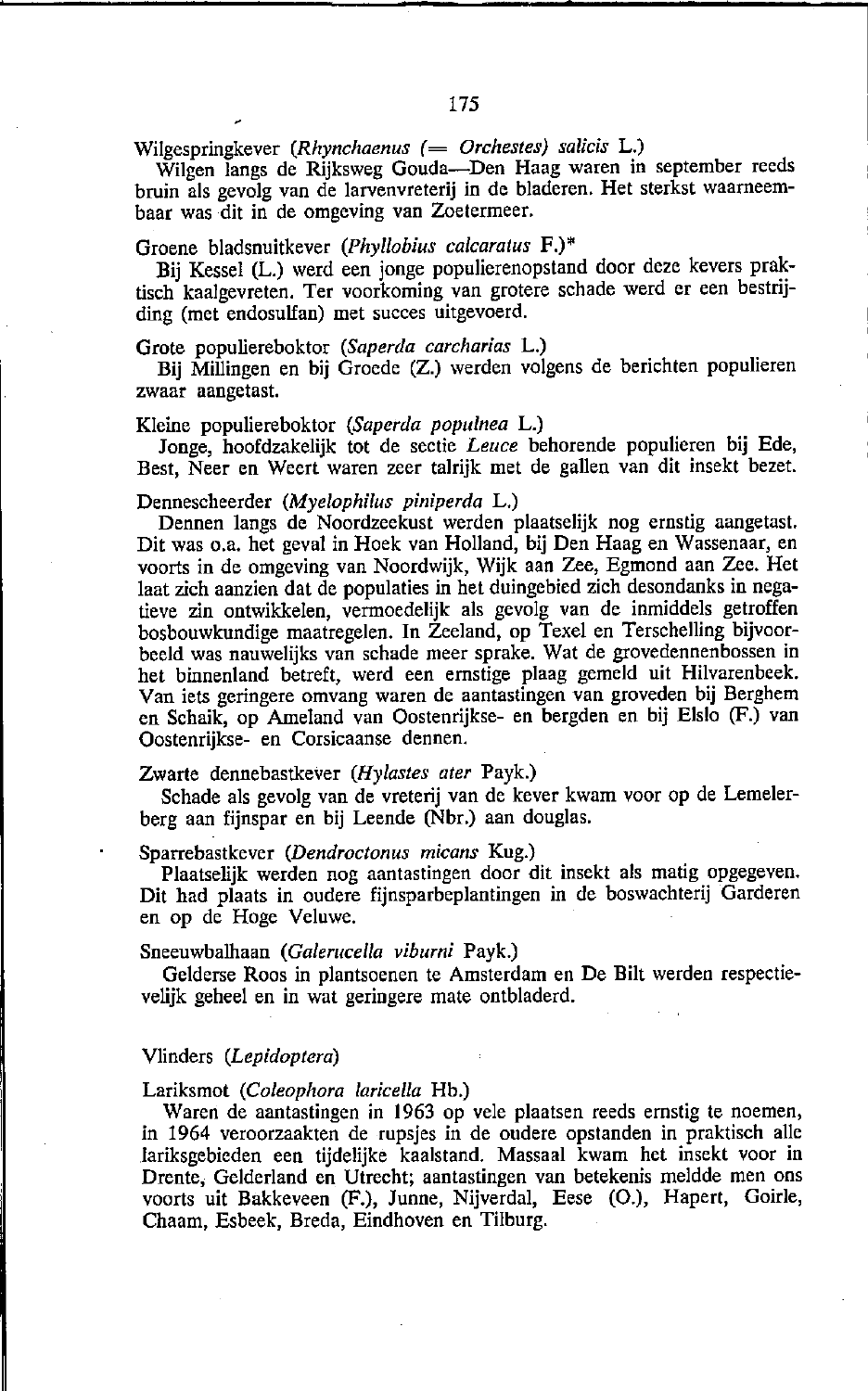Sparrebladroller *(Epblema IedelIa* Cl.)

Sitkasparren in de boswachterij St. Anthonis werden volgens de berichten **zwaar aangetast, terwijl in de Loenermark een matige aantasting, eveneens**  van sitka, werd gemeld.

Groene eikebladroller (Tortrix viridana L.) en kleine wintervlinder (Opero*phetera brumala* L.)

Kaalvreterij van eiken vond in grote delen van ons land plaats. **In** Gelderland was dit bijvoorbeeld het geval in de omgeving van Hoenderla, Apeldoorn, praktisch in de gehele Gelderse Achterhoek en Twente. Uit Noordbrabant werd plaatselijk ook kaalvreterij door beide soorten gemeld, namelijk uit Loon op Zand, Esbeek en Rips. In Friesland had hetzelfde in Gaasterland plaats.

De kleine wintervlinder trad - min of meer afzonderlijk - in het noorden en midden van Limburg massaal op, terwijl ook schade door dit insekt aan populieren bij Best is gemeld. **In** de boswachterij Austerlitz hadden Amerikaanse eiken en beuken plaatselijk zwaar te lijden van de nauw verwante soort *Operophlera boreata* Hb.

### Heggebladroller *(Caeoecia rosana* L.)

In Noord-Holland veroorzaakten de rupsen van deze tortricide schade aan duindoorn. Aantastingen van ernstige aard kwamen voor in de Kennemer Duinen en bij Bergen.

# Spinselmot *(Hyponomeuta* spp.)

Evenals in 1963 werden ook in dit jaar verschillende gewassen door de rupsen van dit geslacht zwaar aangetast. Kardinaalsmuts in verscheidene Amsterdamse plantsoenen en in het Zuidhollandse duingebied werd volledig kaalgevreten. Hetzelfde gold voor *Prunus Padus* o.a. in Amsterdam, Hilversum, Utrecht, Hoenderlo en Laren (Gld.), en vaar meidoorn in Noord- en Zuid-Holland, Utrecht en in Gaasterland. Iets geringer was op meidoorn de vreterij in het midden en zuiden van Limburg. Ook *Cotoneaster* en *Viburnum* vielen ten offer, zoals in Utrecht en Schiedam. Van matige betekenis waren ook de aantastingen van kardinaalsmuts, meidoorn enz. in de plantsoenen te Zwolle, Den Haag en omgeving, en in de duinbeplantingen hij Bakkum en Castricum.

### Satijnvlinder *(Stilpnotia salicis* L.)

Aantastingen van populieren langs wegen in Noord- en Zuid-Holland, Zeeland en Limburg waren het hevigst bij Rilland (Z.), IJsselmonde en in het gebied van Linne, Thorn, Wessem en Heel. Van matige betekenis waren ze bij Dinteloord, in Amsterdam en in de Haarlemmermeer.

### Bastaardsatijnvlinder *(Euproetis ehrysorrhoea* L.)

Ook de rupsen van deze soort veroorzaakten plaatselijk kaalvreterij . Dit had o.a. plaats op Walcheren. Nadat zij er duindoorn hadden kaalgevreten, veroorzaakten zij door hun brandharen bijzondere hinder aan de strandbezoekers. Voorts werden zware aantastingen gemeld uit Linne en Echt (van eik) en in de boswachterij Wieringermeer (van eik en es). Ook diverse siergewassen in plantsoenen en parken te Amstelveen ondergingen volgens de berichten hetzelfde lot.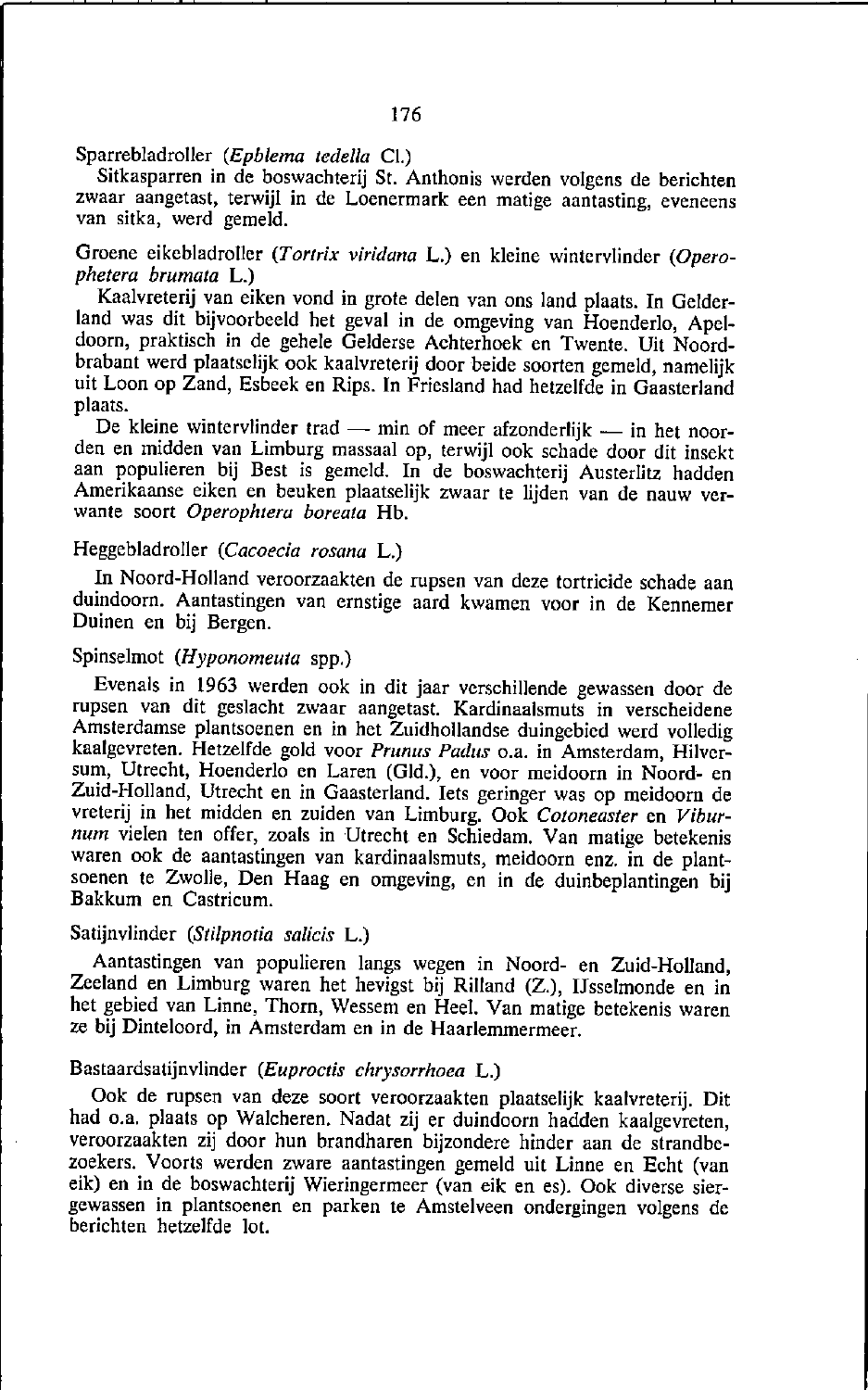# Wapendrager *(Phalera bucephala* L.)

Iepen bij Noordbeemster en Schermerhoin werdén zichtbaar aangetast door deze rupsen.

## Witvlakvlinder *(Orgyia antiqua* L.)

Rupsen van deze soort zouden een ernstige bladvreterij van de linden op het Rokin te Amsterdam hebben veroorzaakt.

### Wilgehoutrups *(Cossus cossus* L.)

Van ernstige aard waren de aantasïingen van populier bij Swalmen en Nederweert (L.) en van es te Goes. Een matige aantasting werd ons uit Delft van populier gemeld.

### Blad- en galwespen *(Hymenoplera)*

### Lindebladwesp *(Caliroa annulipes* KI.)

De vreterij van deze op naaktslakjes gelijkende bastaardrupsen was over een groot deel van Nederland van betekenis (zie tabel Il). Plaatselijk echter veroorzaakten ze volledige kaalstand van de linden in straatbeplantingen. Dit was O.a. het geval in Amsterdam, De Bilt, Utrecht, Singraven (0.), Helmond, Alkmaar en Maastricht. Van iets geringere betekenis waren de aantastingen in Haarlem, Eindhoven, Amersfoort en Baarlo.

# Berkernineerbladwesp *(Scolioneura betulae* Zadd.)

De larven van deze soort rnineren in de bladeren van berk. In Gronsveld en in het Savelsbos bij Maastricht werd als gevolg van deze vreterij in augustus en september een belangrijk deel van het assimilerend oppervlak van berken vernietigd.

# Douglaszaadwesp *(Megastigmus sperlnotrophus* Wachtl)

Uit 't Loo berichtte men ons dat naar schatting 25-30% van het douglaszaad er door dit insekt was aangetast.

# Mineervliegen en galmuggen *(Diptera: Agromyzidae, Nematocera)*

### Cambiummineervliegen *(Dendromyza* sp.)

In de takken van populieren in Oostelijk Flevoland werden bij enkele cultivars vele, meest in de lengterichting verlopende, ondiepe gangen in de cambiale zone aangetroffen. Deze door de larven van mineervliegen veroorzaakte aantasting kan van technische betekenis worden indien ook de stammen erbij betrokken blijken te zijn. Van een andere vorm van schade is tot dusver weinig bekend (zie: Doom, 1964).

# Wilgetopgalmug *(Rhabdophaga terminalis* H. Lw)

Wilgen in de omgeving van Boxtel, Best en Liempde werden matig door dit insekt aangetast.

### Planteluizen *(Hemiptera)*

Lindebladluis (Pterocallis (= Eucallipterus) tiliae L.)

Uit Amsterdam en Haarlem meldde men ons een massaal optreden van deze luis op de linden. Wat geringer bleken de populaties in Gouda, Kampen, Eindhoven en Oss.

•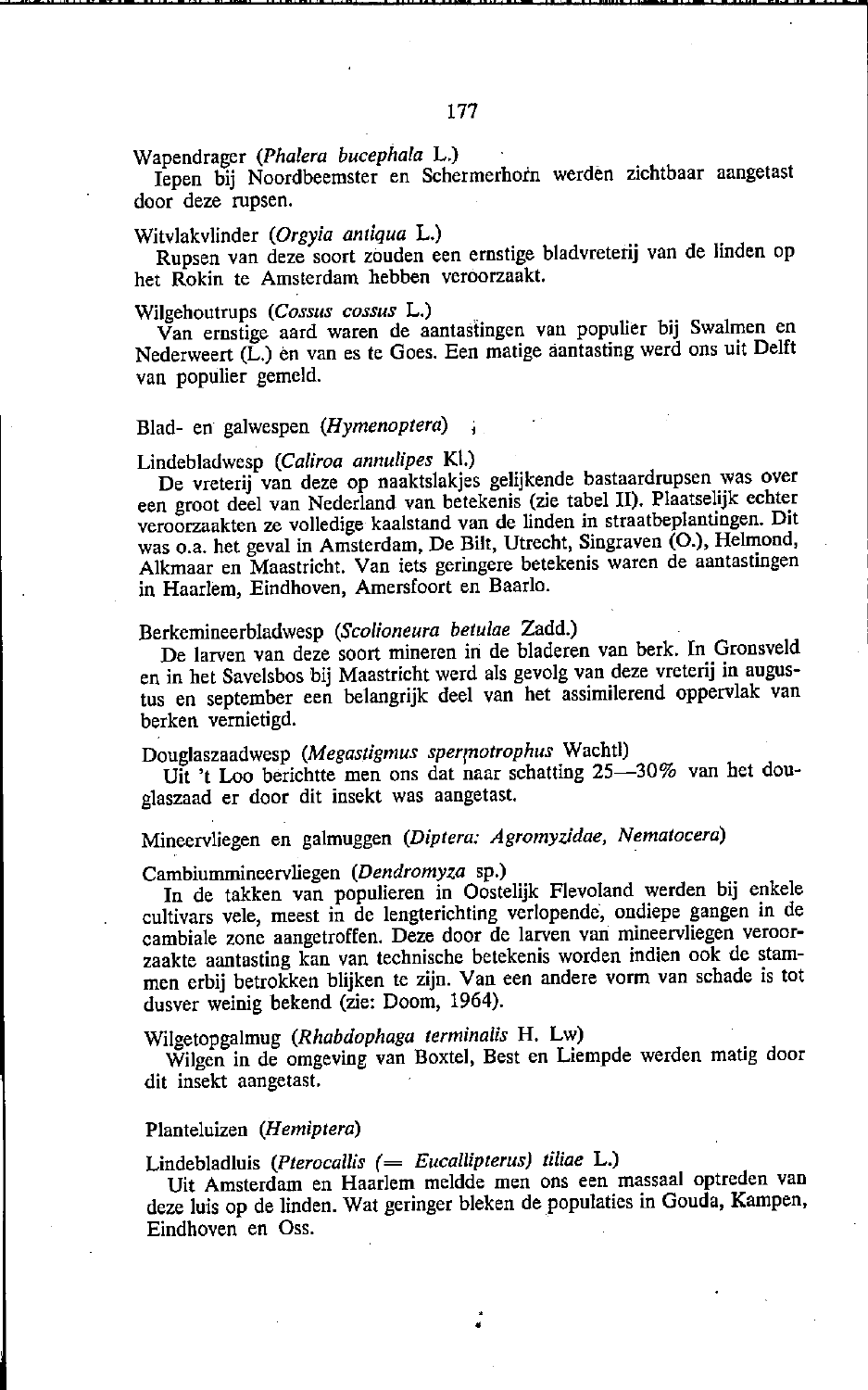Esdoornluis *(peryphyllus* sp.)

In geheel Den Haag was de luis vrij talrijk op esdoorn aanwezig.

Zwarte sneeuwballuis *(Aphis viburni* Scop.)

In de plantsoenen te Alkmaar en Zwolle trof men deze luis bijzonder talrijk op Gelderse Roos aan.

Bessebloedluis *(Eriosoma ulmi* L.)

Iepen in Venlo vertoonden een zichtbare aantasting van als bladrollen uitziende gallen, veroorzaakt door de op iep levende generatie van de bessebloedluis.

# Perebloedluis *(Eriosoma lanuginosum* Htg)

Evenals de vorige luizesoort vormt ook deze een galvormende generatie op de bladeren van de iep. Deze gallen, blaasvormige uitgroeiingen tot aardappelgrootte, werden massaal op kurkiep bij Heinkenszand aangetroffen.

## Sparappelluis *(Sacchiphantes abietis* L.)

Ananasvormige galletjes aan de basis van jonge twijgen werden massaal aangetroffen bij Uden, Voikei en Oploo; in wat geringere mate bij Witten en Eijgelshoven (L.).

# Douglaswolluis *(Gil/etleella cooleyi* Oill.)

Volgens de berichten hadden douglassparren in het midden van Noordbrabant zwaar te lijden van de onder de naalden levende luizen. De galvormende generatie van de soort op sitkaspar was van betekenis bij St. Jansteen (Z.), Boxtel, en in de boswachterij St. Anthonis.

# Kommaschildluis *(Lepidosaphes ulmi* L.)

Volgens de berichten uit Haarlem waren stamen, takken en twijgen van *Coloneasler,* lijsterbes en es zwaar bezet met de vrouwelijke individuen van deze schildluis.

# Beukewolluis *(Cryplococcus lagi* Bärenspr.)

Bij Schaarsbergen en in het SprieJderbosch waren stammen en takken van beuken plaatselijk, en in de herfst zeer duidelijk zichtbaar bezet met het door deze schildluis geproduceerde waspluis.

# Dromedarisluis *(Tuberolachnus sa/ignus* Om.)

Deze vrij grote Jachnide, die massaal op wilg in Alkmaar werd aangetroffen, wordt vaak en ten onrechte met "bloedluis" aangeduid. De eigenschap van deze soort, bij dooddrukken een rode vlek achter te laten, maakt de vergissing begrijpelijk.

## *Cinaropsis* sp.

Tot dit geslacht behoren luizen met gelijke eigenschappen als de vorige soort. Zij werden plaatselijk in het midden en noorden van Limburg op fijnsparren aangetroffen.

# Cicaden *(Jassidae)*

# Iepecicade *(Typhlocyba ulmi* L.)

Dit insekt werd iets minder massaal dan in 1963 in Amsterdam op de iepen gemeld.